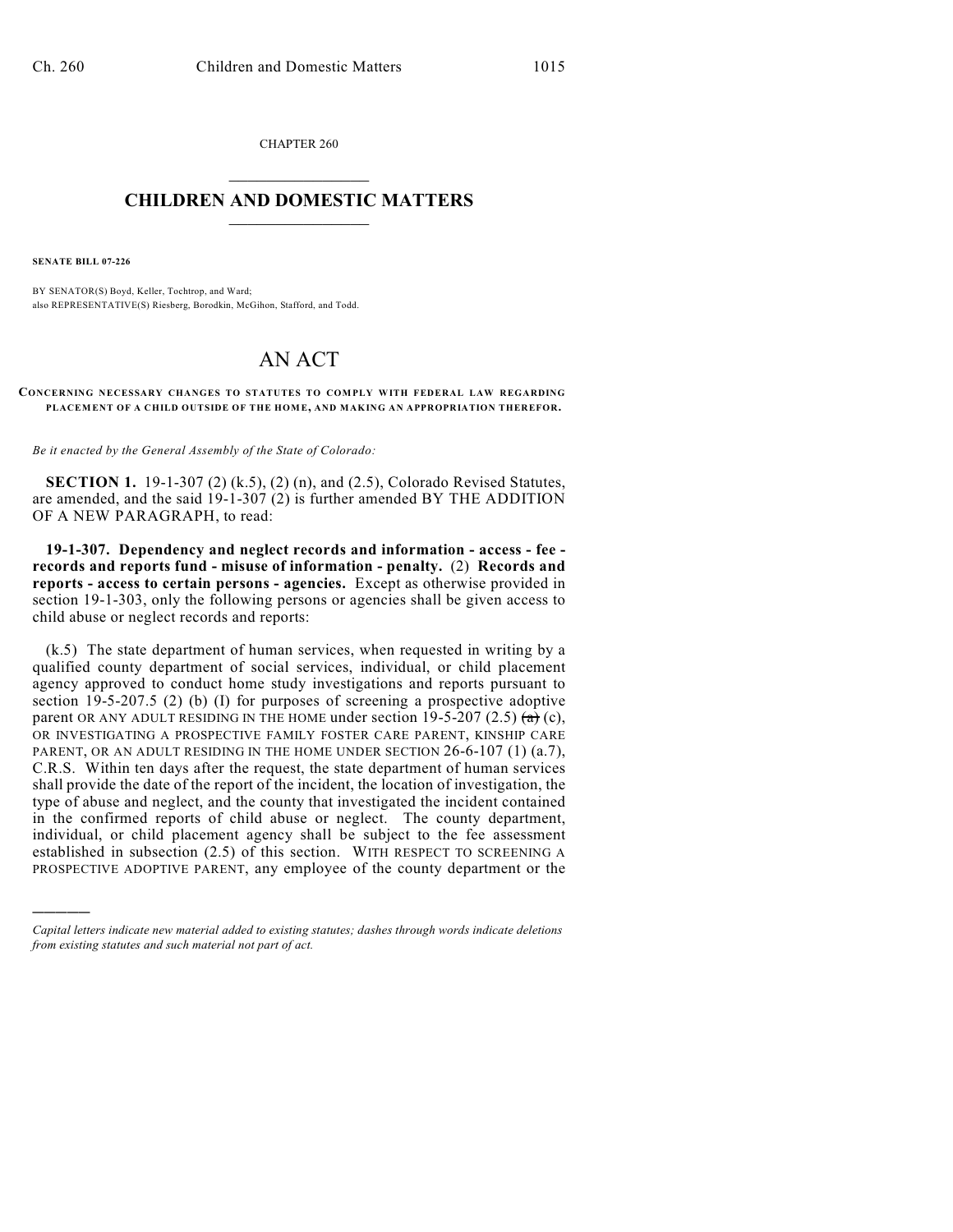child placement agency or any individual who releases any information obtained under this paragraph  $(k.5)$  to any person other than the adoption court shall be deemed to have violated the provisions of subsection (4) of this section and shall be subject to penalty therefor.

(n) Private adoption agencies, INCLUDING PRIVATE ADOPTION AGENCIES LOCATED IN OTHER STATES, for the purpose of screening prospective adoptive parents;

(t) STATE, COUNTY, AND LOCAL GOVERNMENT AGENCIES OF OTHER STATES AND CHILD PLACEMENT AGENCIES LOCATED IN OTHER STATES, FOR THE PURPOSE OF SCREENING PROSPECTIVE FOSTER OR ADOPTIVE PARENTS OR ANY ADULT RESIDING IN THE HOME OF THE PROSPECTIVE FOSTER OR ADOPTIVE PARENTS.

(2.5) Any person or agency provided information from the state department of human services pursuant to paragraph (i),  $\overline{\text{and}}$  paragraphs (k) to (o), AND PARAGRAPH (t) of subsection (2) of this section and any child placement agency shall be assessed a fee which THAT shall be established and collected BY THE STATE DEPARTMENT OF HUMAN SERVICES pursuant to PARAMETERS SET FORTH IN rule established by the state board of human services. AT A MINIMUM, THE RULES SHALL INCLUDE A PROVISION REQUIRING THE STATE DEPARTMENT OF HUMAN SERVICES TO PROVIDE NOTICE OF THE FEE TO INTERESTED PERSONS AND THE MAXIMUM FEE AMOUNT THAT THE DEPARTMENT SHALL NOT EXCEED WITHOUT THE EXPRESS APPROVAL OF THE STATE BOARD OF HUMAN SERVICES. The fee established shall not exceed the direct and indirect costs of administering paragraph (i), and paragraphs (k) to (o), AND PARAGRAPH (t) of subsection (2) of this section and the direct and indirect costs of administering section 19-3-313.5 (3) and (4). All fees collected in accordance with this subsection (2.5) shall be transmitted to the state treasurer who shall credit the same to the records and reports fund, which fund is hereby created. On January 1, 2004, the state treasurer shall transfer the moneys in the central registry fund created in section 19-3-313 (14) to the records and reports fund created in this subsection (2.5). The moneys in the records and reports fund shall be subject to annual appropriation by the general assembly for the direct and indirect costs of administering paragraph (i),  $\pi$ nd paragraphs (k) to (o), AND PARAGRAPH (t) of subsection (2) of this section and for the direct and indirect costs of administering section 19-3-313.5 (3) and (4).

**SECTION 2.** 19-2-906.5 (3), Colorado Revised Statutes, is amended BY THE ADDITION OF A NEW PARAGRAPH to read:

**19-2-906.5. Orders - community placement - reasonable efforts required reviews.** (3) (d) THE ENTITY CONDUCTING THE PERMANENCY HEARING SHALL CONSULT WITH THE JUVENILE, IN AN AGE-APPROPRIATE MANNER, CONCERNING THE JUVENILE'S PERMANENCY PLAN.

**SECTION 3.** 19-2-906.5, Colorado Revised Statutes, is amended BY THE ADDITION OF A NEW SUBSECTION to read:

**19-2-906.5. Orders - community placement - reasonable efforts required reviews.** (1.5) FOR ALL HEARINGS AND REVIEWS CONCERNING THE JUVENILE, THE COURT SHALL ENSURE THAT NOTICE IS PROVIDED TO THE JUVENILE AND TO THE FOLLOWING PERSONS WITH WHOM THE JUVENILE IS PLACED: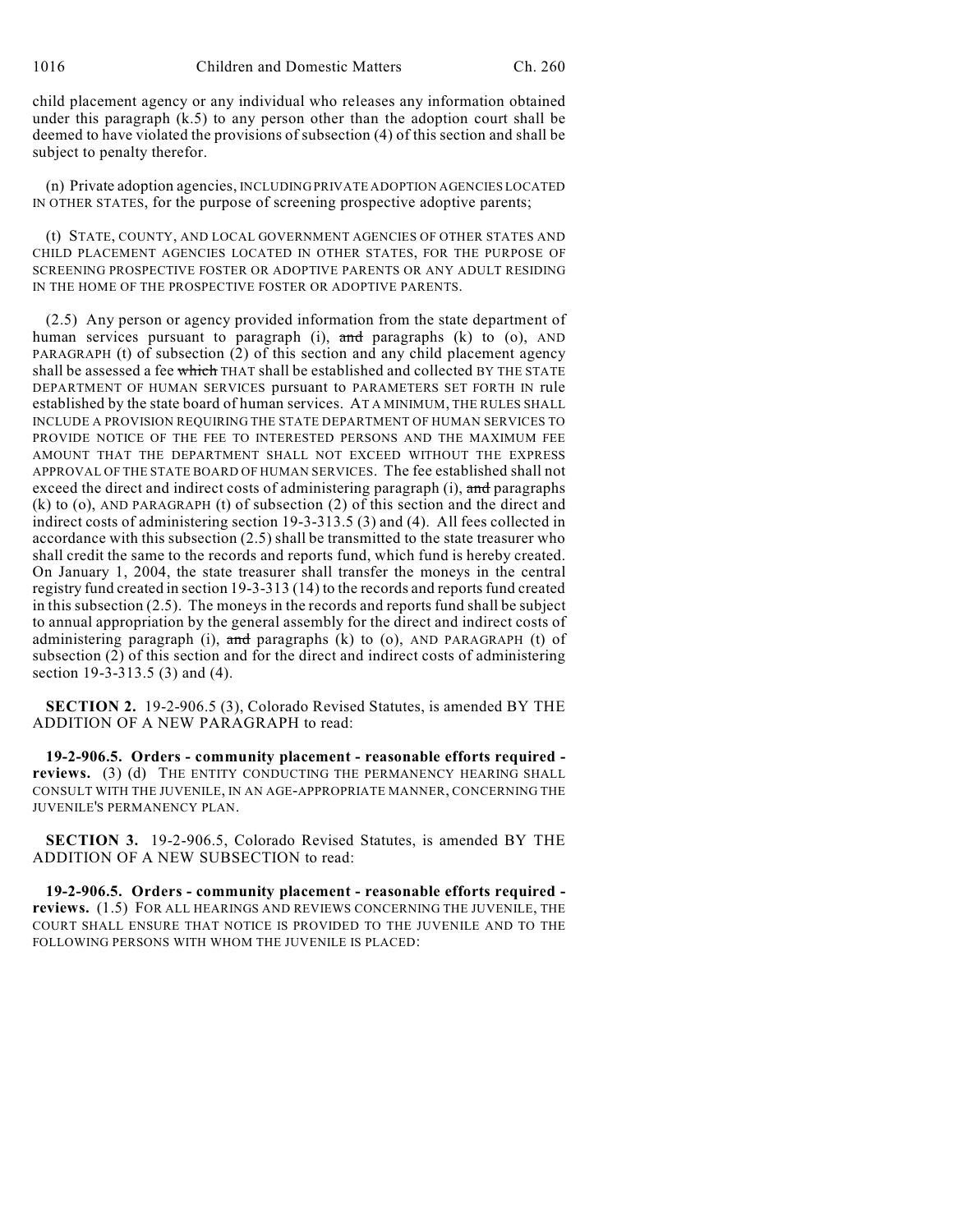(a) FOSTER PARENTS;

(b) PRE-ADOPTIVE PARENTS; OR

(c) RELATIVES.

**SECTION 4.** 19-2-921 (5), Colorado Revised Statutes, is amended BY THE ADDITION OF A NEW PARAGRAPH to read:

**19-2-921. Commitment to department of human services.** (5) (c) THE ENTITY CONDUCTING THE PERMANENCY HEARING SHALL CONSULT WITH THE JUVENILE, IN AN AGE-APPROPRIATE MANNER, CONCERNING THE JUVENILE'S PERMANENCY PLAN.

**SECTION 5.** 19-2-921, Colorado Revised Statutes, is amended BY THE ADDITION OF A NEW SUBSECTION to read:

**19-2-921. Commitment to department of human services.** (3.5) FOR ALL HEARINGS AND REVIEWS CONCERNING A JUVENILE WHO IS COMMITTED TO THE DEPARTMENT OF HUMAN SERVICES, THE ENTITY CONDUCTING THE HEARING OR REVIEW SHALL ENSURE THAT NOTICE IS PROVIDED TO THE JUVENILE AND TO THE FOLLOWING PERSONS WITH WHOM THE JUVENILE IS PLACED:

(a) FOSTER PARENTS;

- (b) PRE-ADOPTIVE PARENTS; OR
- (c) RELATIVES.

**SECTION 6.** 19-3-406 (2), Colorado Revised Statutes, is amended to read:

**19-3-406. Fingerprint-based criminal history records check - providers of emergency placement for children - use of criminal justice records.** (2) A relative or other available person who is not disqualified as an emergency placement for a child pursuant to paragraph (b) of subsection (1) of this section and who authorizes a child to be placed with him or her on an emergency basis pursuant to the provisions of this part 4 shall report to a local law enforcement agency for the purpose of providing fingerprints to the law enforcement agency no later than seventy-two hours FIVE DAYS after the child is placed in the person's home OR NO LATER THAN FIFTEEN CALENDAR DAYS WHEN EXIGENT CIRCUMSTANCES EXIST. If the relative or other available person fails to report to the local law enforcement agency within this time period, the county department of social services or the law enforcement officer, as appropriate,  $\frac{m}{y}$  SHALL immediately remove the child from the physical custody of the person. if such removal is in the best interests of the **child.** The county department of social services shall contact the local law enforcement agency to verify that a relative or other available person identified by the county department reported to the local law enforcement agency for fingerprinting within the time period specified by this subsection (2).

**SECTION 7.** 19-3-502 (7), Colorado Revised Statutes, is amended to read:

**19-3-502. Petition form and content - limitations on claims in dependency or**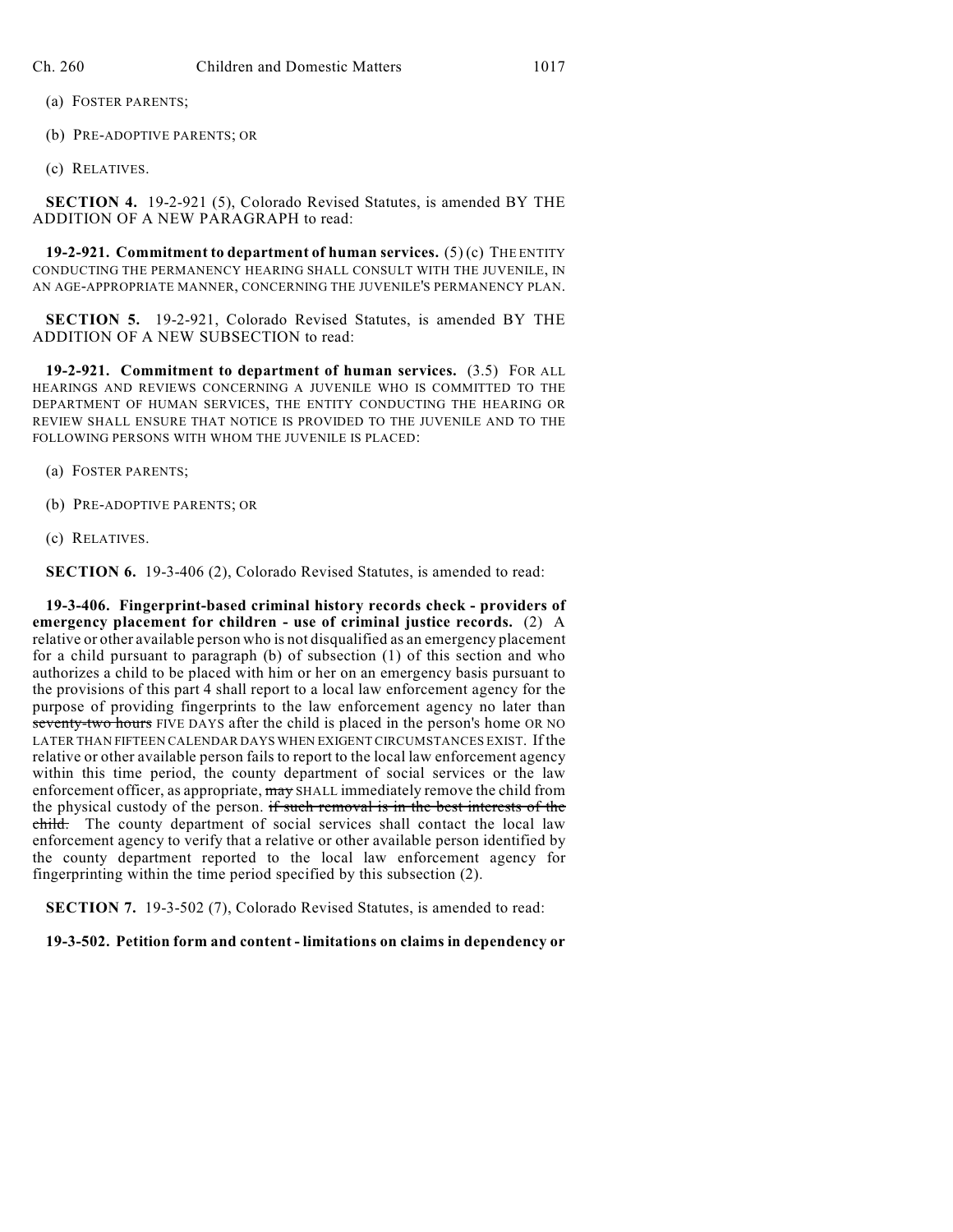**neglect actions.** (7) In addition to notice to all parties, the court shall provide notice ENSURE THAT NOTICE IS PROVIDED of all hearings and reviews held regarding a child to the following persons with whom a child is placed: Foster parents; pre-adoptive parents; or relatives. Such persons shall be provided the opportunity HAVE THE RIGHT to be heard at such hearings and reviews. THE PERSONS WITH WHOM A CHILD IS PLACED SHALL PROVIDE PRIOR NOTICE TO THE CHILD OF ALL HEARINGS AND REVIEWS HELD REGARDING THE CHILD. The foster parent, pre-adoptive parent, or relative providing care to a child shall not be made a party to the action for purposes of any hearings or reviews solely on the basis of such notice and opportunity RIGHT to be heard. Notice of hearings and reviews shall not reveal to the respondent parent or other relative the address, last name, or other such identifying information regarding any person providing care to the child.

**SECTION 8.** 19-3-508 (7), Colorado Revised Statutes, is amended to read:

**19-3-508. Neglected or dependent child - disposition - concurrent planning.** (7) Efforts to place a child for adoption or with a legal guardian or custodian, INCLUDING IDENTIFYING APPROPRIATE IN-STATE AND OUT-OF-STATE PERMANENT PLACEMENT OPTIONS, may be made concurrently with reasonable efforts to preserve and reunify the family.

**SECTION 9.** 19-3-702 (1) and (1.5), Colorado Revised Statutes, are amended, and the said 19-3-702 is further amended BY THE ADDITION OF A NEW SUBSECTION, to read:

**19-3-702. Permanency hearing - periodic reviews.** (1) In order to provide stable permanent homes for children in as short a time as possible, a court on its own motion or upon motion brought by any party shall conduct a permanency hearing if a child cannot be returned home under section 19-1-115 (4) (b) for the purpose of making a determination regarding the future status of the child. Such permanency hearing shall be held as soon as possible following the dispositional hearing but shall be held no later than twelve months after the date the child is considered to have entered foster care and no later than every twelve months thereafter while the child remains in out-of-home placement, or more frequently as deemed necessary by the court. If the court finds that reasonable efforts to reunify the child and the parent are not required pursuant to section 19-1-115 (7), a permanency hearing THAT INCLUDES CONSIDERATION OF IN-STATE AND OUT-OF-STATE PERMANENT PLACEMENT OPTIONS FOR THE CHILD shall be held within thirty days after the finding. If the court finds that reasonable efforts to reunify the child and the parent are not required and a motion for termination has been properly filed pursuant to section 19-3-602, the permanency hearing and the hearing on the motion for termination may be combined, and all of the court determinations required at both hearings shall be made in the combined hearing. In a county designated pursuant to section 19-1-123, if the child is under six years of age at the time a petition is filed in accordance with section 19-3-501 (2), such permanency hearing shall be held no later than three months after the decree of disposition of the child. A child shall be considered to have entered foster care on the date that the child is placed out of the home. If the court finds that an appropriate treatment plan cannot be devised at a dispositional hearing in accordance with section 19-3-508 (1) (e) (I), the permanency hearing shall be held no later than thirty days after such determination, unless a motion for termination of parental rights has been filed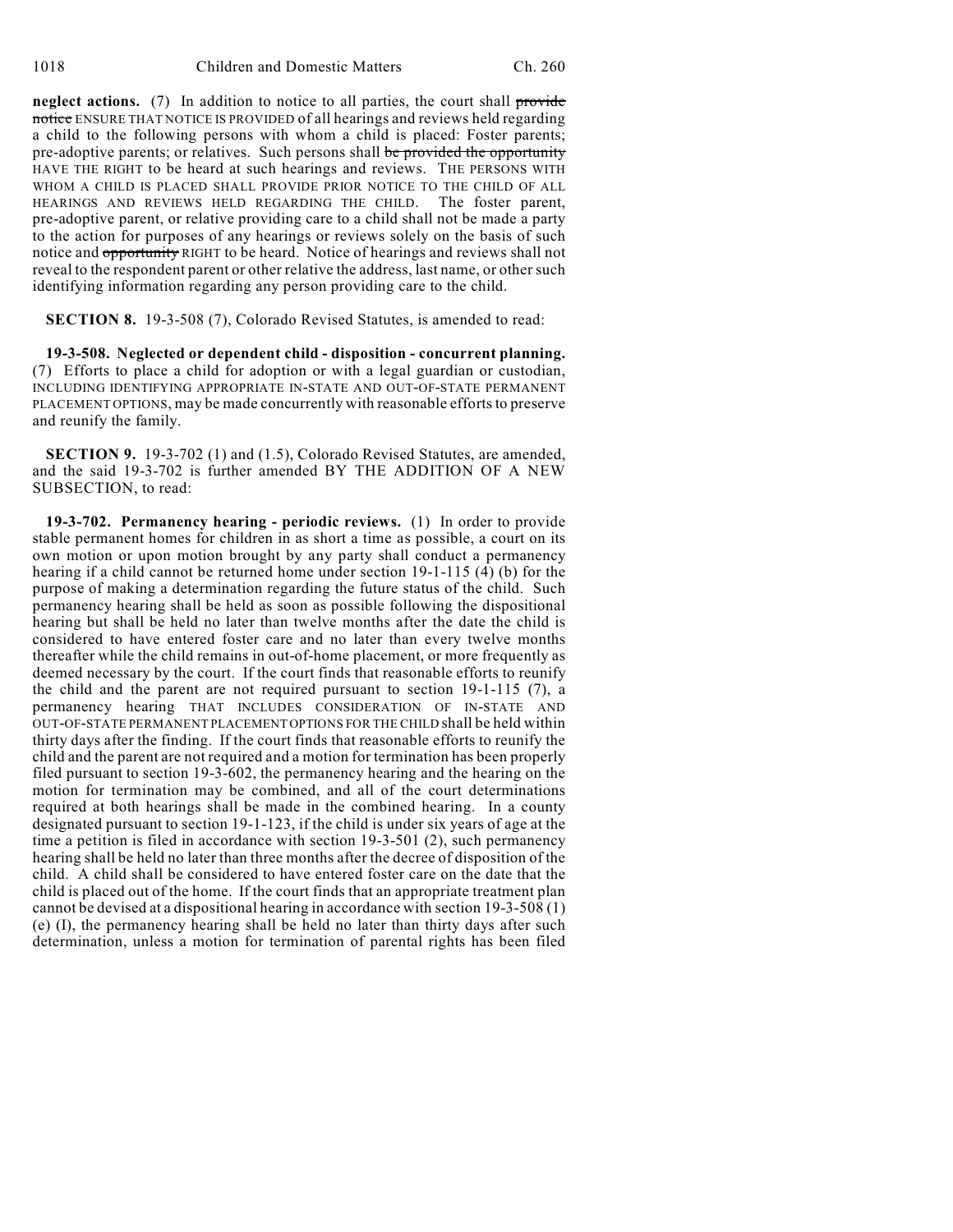within thirty days after the court's finding. Where possible, the permanency hearing shall be combined with the six-month review as provided for in section 19-1-115 (4) (c).

(1.5) Any hearing or action, such as a paper review, an ex parte hearing, or a stipulated agreement that has been made an order of the court, that is not open to the participation of the parents of a child, the child, if appropriate, and the foster parents, RELATIVE CAREGIVERS, or adoptive PRE-ADOPTIVE parents of a child, if any, shall not be considered a permanency hearing for purposes of this section.

(3.7) THE COURT CONDUCTING THE PERMANENCY HEARING SHALL CONSULT WITH THE CHILD IN AN AGE-APPROPRIATE MANNER REGARDING THE CHILD'S PERMANENCY PLAN.

**SECTION 10.** 19-5-207 (2.5) (a) (I), (2.5) (a) (IV) (C), and (2.5) (c), Colorado Revised Statutes, are amended to read:

**19-5-207. Written consent and home study report for public adoptions.** (2.5) (a) (I) In all petitions for adoption, whether by the court, the county department of social services, or child placement agencies, in addition to the written home study report described in subsection (2) of this section, the court shall require the county department of social services, the designated qualified individual, or the child placement agency to conduct a criminal history records check for any prospective adoptive parent OR ANY ADULT RESIDING IN THE HOME.

(IV) A prospective adoptive parent described in subparagraph (III) of this paragraph (a) shall be responsible for presenting the results of his or her fingerprint-based criminal history record checks AND THE RESULTS OF THE FINGERPRINT-BASED CRIMINAL HISTORY RECORDS CHECKS OF ANY ADULT RESIDING IN THE HOME to the court for review by the court. The county department of social services or the child placement agency, as may be appropriate, shall report to the court any case in which a fingerprint-based criminal history record check reveals that the prospective adoptive parent who is attempting to adopt a child placed for adoption by a county department of social services or child placement agency OR ANY ADULT RESIDING IN THE HOME was convicted at any time of a felony or misdemeanor in one of the following areas:

(C) Any crime against a child, INCLUDING BUT NOT LIMITED TO CHILD PORNOGRAPHY;

(c) In addition to the fingerprint-based criminal history record RECORDS check, the county department of social services, the individual, or the child placement agency conducting the investigation shall contact the state department of human services AND THE APPROPRIATE ENTITY IN EACH STATE IN WHICH THE PROSPECTIVE ADOPTIVE PARENT OR PARENTS OR ANY ADULT RESIDING IN THE HOME HAS RESIDED IN THE PRECEDING FIVE YEARS to determine whether the prospective adoptive parent or parents have OR ANY ADULT RESIDING IN THE HOME HAS been found to be responsible in a confirmed report of child abuse or neglect AND SHALL REPORT SUCH INFORMATION TO THE COURT. INFORMATION OBTAINED FROM ANY STATE RECORDS OR REPORTS OF CHILD ABUSE OR NEGLECT SHALL NOT BE USED FOR ANY PURPOSE OTHER THAN COMPLETING THE INVESTIGATION FOR APPROVAL OF THE PROSPECTIVE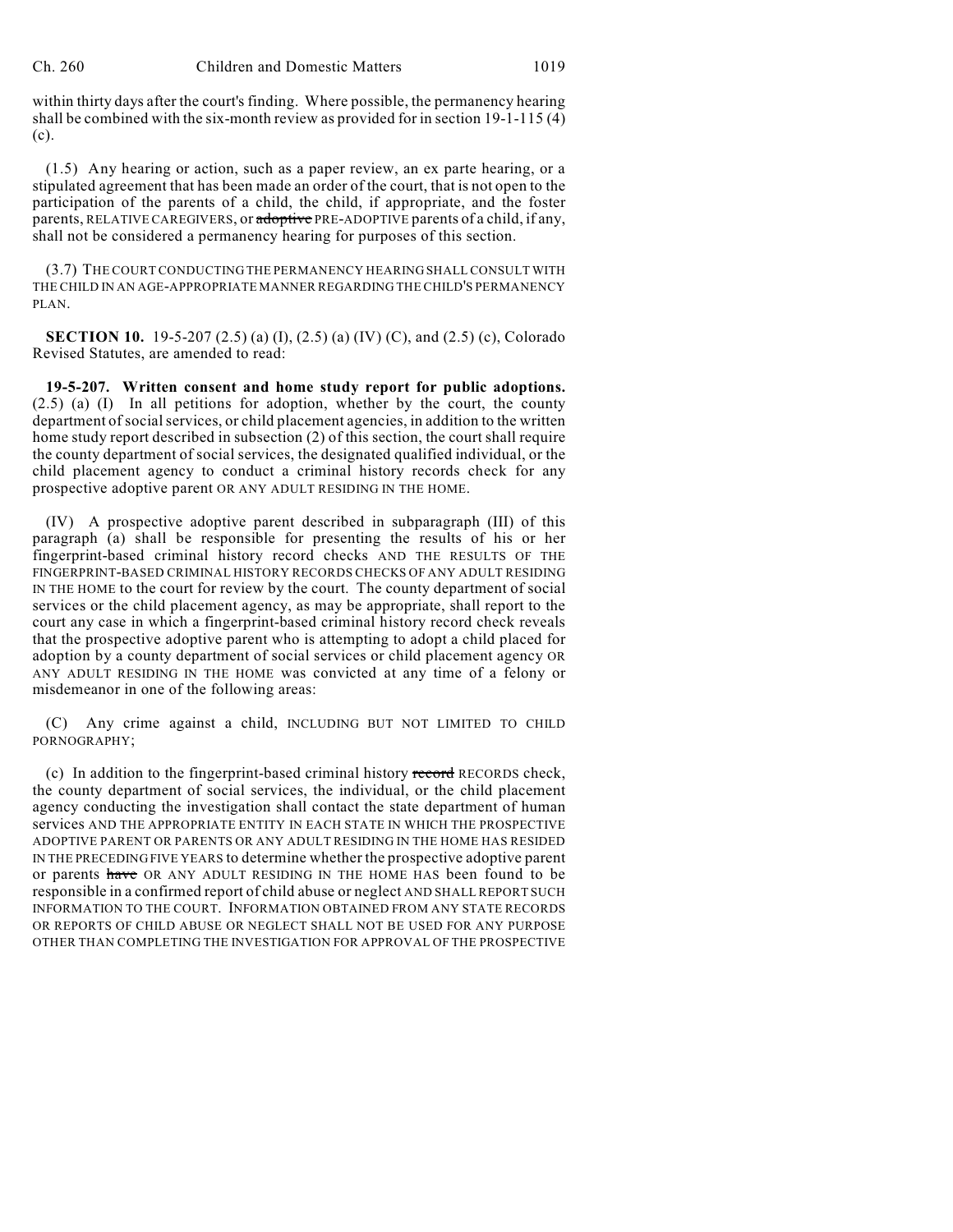## ADOPTIVE PARENT.

**SECTION 11.** 26-1-111 (2) (d) (II), Colorado Revised Statutes, is amended BY THE ADDITION OF A NEW SUB-SUBPARAGRAPH to read:

**26-1-111. Activities of the state department under the supervision of the executive director - study - cash fund.** (2) The state department, under the supervision of the executive director, shall:

(d) (II) (E) ONE HUNDRED PERCENT OF THE FEDERAL TITLE IV-E INCENTIVE FUNDING RECEIVED BY THE STATE FOR COMPLETION OF TIMELY INTERSTATE HOME STUDIES SHALL BE DISTRIBUTED TO THE COUNTY DEPARTMENTS CONDUCTING THE HOME STUDIES. THE TITLE IV-E INCENTIVES PAID TO THE COUNTY DEPARTMENTS PURSUANT TO THIS SUB-SUBPARAGRAPH (E) SHALL BE DIVIDED AND DISTRIBUTED ACCORDING TO THE DISTRIBUTION FORMULA SET FORTH IN RULES TO BE PROMULGATED BY THE STATE BOARD NO LATER THAN JANUARY 1, 2008. A COUNTY DEPARTMENT RECEIVING AN INCENTIVE PAYMENT PURSUANT TO THIS SUB-SUBPARAGRAPH (E) SHALL EXPEND THOSE MONEYS FOR THE PROVISION OF SERVICES ALLOWED UNDER TITLE IV-B AND TITLE IV-E OF THE FEDERAL "SOCIAL SECURITY ACT", AS AMENDED.

**SECTION 12.** 26-6-107 (1), Colorado Revised Statutes, is amended BY THE ADDITION OF A NEW PARAGRAPH to read:

**26-6-107. Investigations and inspections - local authority - reports - rules.** (1) (a.7) FOR ALL FAMILY FOSTER CARE OR KINSHIP CARE APPLICANTS, REGARDLESS OF REIMBURSEMENT, THE COUNTY DEPARTMENT OR CHILD PLACEMENT AGENCY SHALL REQUIRE EACH ADULT WHO IS EIGHTEEN YEARS OF AGE OR OLDER AND WHO RESIDES IN THE HOME TO OBTAIN A FINGERPRINT-BASED CRIMINAL HISTORY RECORDS CHECK THROUGH THE COLORADO BUREAU OF INVESTIGATION AND THE FEDERAL BUREAU OF INVESTIGATION. IN ADDITION TO THE FINGERPRINT-BASED CRIMINAL HISTORY RECORDS CHECK, THE COUNTY DEPARTMENT OR CHILD PLACEMENT AGENCY SHALL CONTACT THE APPROPRIATE ENTITY IN EACH STATE IN WHICH THE APPLICANT OR ANY ADULT RESIDING IN THE HOME HAS RESIDED WITHIN THE PRECEDING FIVE YEARS TO DETERMINE WHETHER THE ADULT HAS BEEN FOUND TO BE RESPONSIBLE IN A CONFIRMED REPORT OF CHILD ABUSE OR NEGLECT. THE SCREENING REQUEST IN COLORADO SHALL BE MADE PURSUANT TO SECTION 19-1-307 (2)(k.5),C.R.S., RULES PROMULGATED BY THE STATE BOARD PURSUANT TO SECTION 19-3-313.5, C.R.S., AND 42 U.S.C. 671 (a) (20). AN INVESTIGATION PURSUANT TO THIS PARAGRAPH (a.7) SHALL BE CONDUCTED FOR ANY NEW RESIDENT ADULT WHENEVER THE ADULT IS ADDED TO THE FAMILY FOSTER CARE HOME OR KINSHIP CARE HOME. INFORMATION OBTAINED FROM ANY STATE RECORDS OF ABUSE OR NEGLECT SHALL NOT BE USED FOR ANY PURPOSE OTHER THAN CONDUCTING THE INVESTIGATION FOR PLACEMENT OR CERTIFICATION.

**SECTION 13. Appropriation.** (1) In addition to any other appropriation, there is hereby appropriated, to the department of public safety, Colorado bureau of investigation, for pass through fees associated with federal bureau of investigation records checks, for the fiscal year beginning July 1, 2007, the sum of seventy-nine thousand seven hundred seventy-two dollars (\$79,772), or so much thereof as may be necessary, for the implementation of this act. Said amount shall be from cash